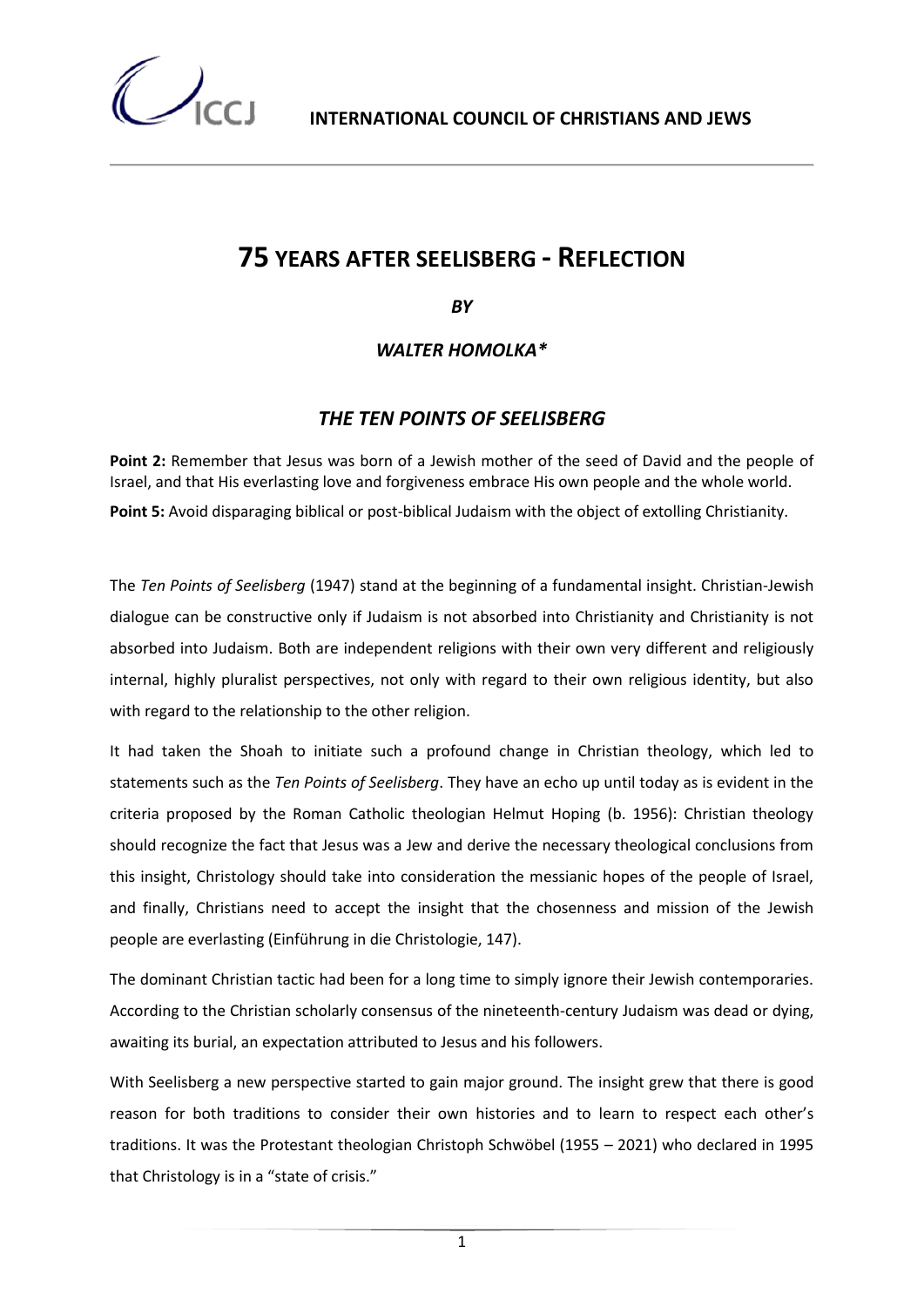

## **INTERNATIONAL COUNCIL OF CHRISTIANS AND JEWS**

The ills which plague present-day Christology have been with it for the last 250 years and their effects are today no less painful than they were when they were first felt in the days of Reimarus and Lessing.… to a large extent Christological reflection has, more or less openly, assumed the character of crisis-management where the deeper causes of the crisis are ignored in order to contain its most threatening immediate effects.… What seems no longer possible in modern Christology is to present an integrated picture of Jesus Christ's past and his presence for the church and the cosmos. $1$ 

Seelisberg was one of the remarkable crossroads for Christian theologians; from this point on for them the insight began to dawn that real rapprochement will require Christian theology to define its own position between two poles: the substitution model of the "old" and the "new" covenant and the participation model where Christians receive admission to the covenant of the Jewish people through Jesus.

However, even before Seelisberg the German Jewish theologian and scholar Schalom Ben-Chorin came to a brave conclusion. He showed quite courageously his appreciation of Jesus's *Wirkungsgeschichte* in both Judaism *and* Christianity in his essay "Die Christusfrage an den Juden" of 1941 (The Question of Christ for the Jews). He admonishes Jews against refuting and "trivializing the gospels of Jesus Christ," a trivialization that he felt was in fact a "blasphemy" given the Jewish perspective from which they were written. He continues:

[In first-century Palestine] there stood a highly developed Judaism—with a complex systematic theology, an even more complex and intricate system of canonical law as well as an age-old set of religious traditions—face to face with a young community with hardly any written books but only the belief in the Good News of the one who was crucified and resurrected for them. They struggle for a brief moment for rule over the known world. It fell to the Christians, and the Jewish Orthodoxy cannot deny this. But Israel did not disappear from the earth in the wake of the Christian ascent to power. No Christian orthodoxy can deny this … that Israel *and* the Church can [both] survive in the world, can only mean that God wishes to ask questions of Israel through the Church and that that very same, true, and living God wishes to ask questions of the Church through Israel. And this means they must ask questions of each other—for God's sake. $2$ 

<u>.</u>

<sup>1</sup> Christoph Schwöbel, "Christology and Trinitarian Thought," in *Trinitarian Theology Today: Essays on Divine Being and Act*, ed. Christoph Schwöbel (Edinburgh: T & T Clark, 1995), 113, 117.

<sup>2</sup> In Walter Homolka, *Ein Leben für den Dialog*, Gütersloh 1999, 34 – 37.